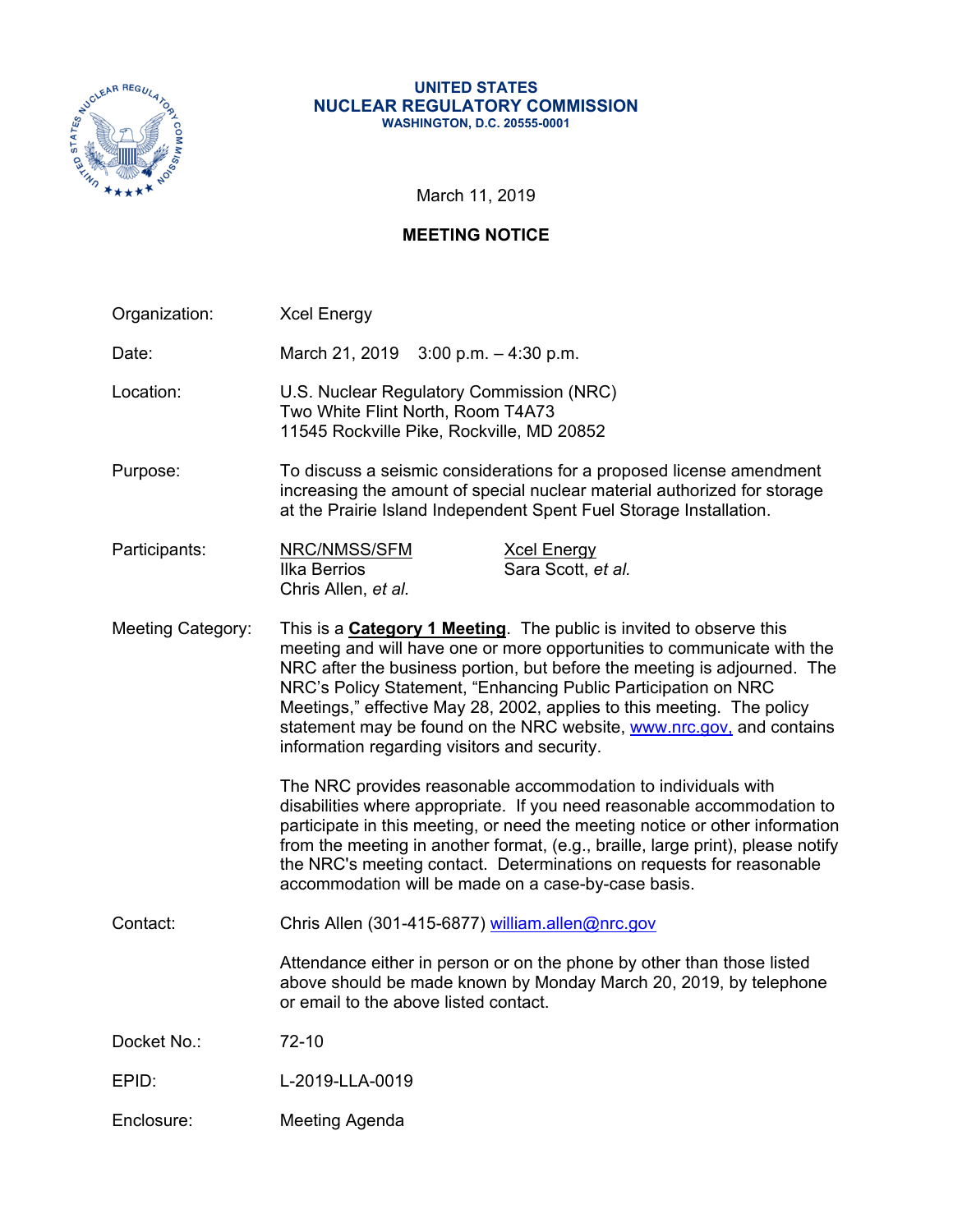SUBJECT: MARCH 21, 2019, PUBLIC MEETING WITH XCEL ENERGY TO DISCUSS SEISMIC CONSIDERATIONS FOR A PROPOSED LICENSE AMENDMENT INCREASING THE AMOUNT OF SPECIAL NUCLEAR MATERIAL AUTHORIZED FOR STORAGE AT THE PRAIRIE ISLAND INDEPENDENT SPENT FUEL STORAGE INSTALLATION

DOCUMENT DATE: March 11, 2019

#### **DISTRIBUTION:**

SFM r/f SFM staff (email)

Filename: G:\SFST\Prairie Island\Amendment 11\Pre-Application Meetings\Meeting Notice.docx

| <b>IOFFICE:</b> | SFM              |  | SFM                 |  |  |
|-----------------|------------------|--|---------------------|--|--|
| NAME:           | <b>WAllen WA</b> |  | <b>WWheatley WW</b> |  |  |
| DATE:           | 3/11/19          |  | 3/11/19             |  |  |

**OFFICIAL RECORD COPY**